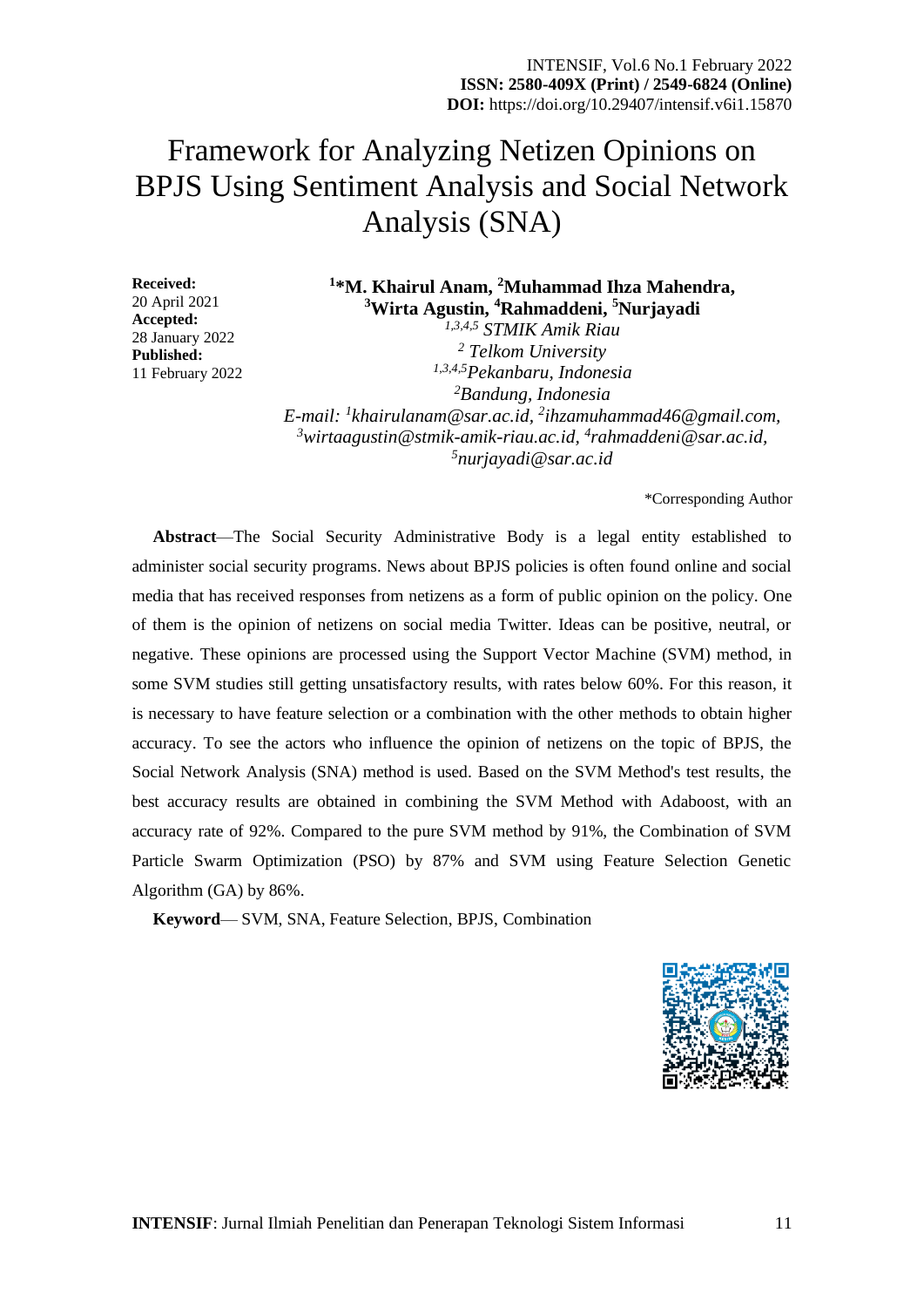#### **I. INTRODUCTION**

The Social Security Administrative Body, Penyelenggara Jaminan Sosial (BPJS), is an agency that handles problems for the users of both BPJS Kesehatan (Health Security Administrative Body) and BPJS Ketenagakerjaan (Labor Security Administrative Body). BPJS Kesehatan is the development of PT Askes (Persero) in 2011. The state is present through the National Health Insurance – Indonesian Health Cards (Jaminan Kesehatan National-Kartu Indonesia Sehat, abbreviated as JKN-KIS). The program organized by BPJS Kesehatan among its people ensures that all Indonesian citizens are protected by comprehensive, fair, and even health insurance [1]. Meanwhile, BPJS Ketenagakerjaan is a development of PT Jamsostek (Persero) in 2011. The BPJS Ketenagakerjaan program provides benefits to workers and employers and makes an essential contribution to increasing the nation's economic growth and the welfare of the Indonesian people [2]. News related to BPJS is widely available in online media such as detik.com, kompas.com, and liputen6.com. The news concerning the BPJS received mixed responses from netizens posted in comments on online social media platforms such as Twitter, Facebook, and Instagram [3]. Statements given by netizens are positive, negative, and neutral towards the policies issued by the BPJS.

The role of netizens in commenting on online media is a form of public opinion on policy. A statement is a form of participation by netizens on news or issues that develop both online and offline. Participation done online is commonly called E-participation, which several countries use to make policies [4]. Social media is one of the places where e-participation is formed, from providing support to criticizing it on social media [5]. Previous studies related to BPJS have been conducted, concerning sentiment analysis and social network analysis (SNA), including studies [6][7] that showed a sentiment analysis of the increase in BPJS contribution fees. Furthermore, a study also conducted [8] an analysis of the increase in BPJS contribution fees using SNA with Drone Emprit. Apart from the problem of increasing BPJS contribution fees, other researchers also conducted a sentiment analysis on BPJS services [9][10]. These studies have only discussed the increase in BPJS contribution fees or its service to BPJS users by applying one method.

This study uses tweets taken on Twitter by using the Drone Emprit Academy. This data tweet was processed using two stages. The first stage is to conduct sentiment analysis using Support vector machines (SVM). SVM is used because it produces a fairly good accuracy in several studies [11][12][13]. Sentiment analysis research using SVM [14] conducted several experiments in analyzing by. U. It is resulting in an accuracy value above 83%. Then another study [15] resulted in an accuracy of 93.65%. However, there are several studies that produce an accuracy of less than 80%, including 53.88% [11], 79,67% [16], and 67,83% [17]. From previous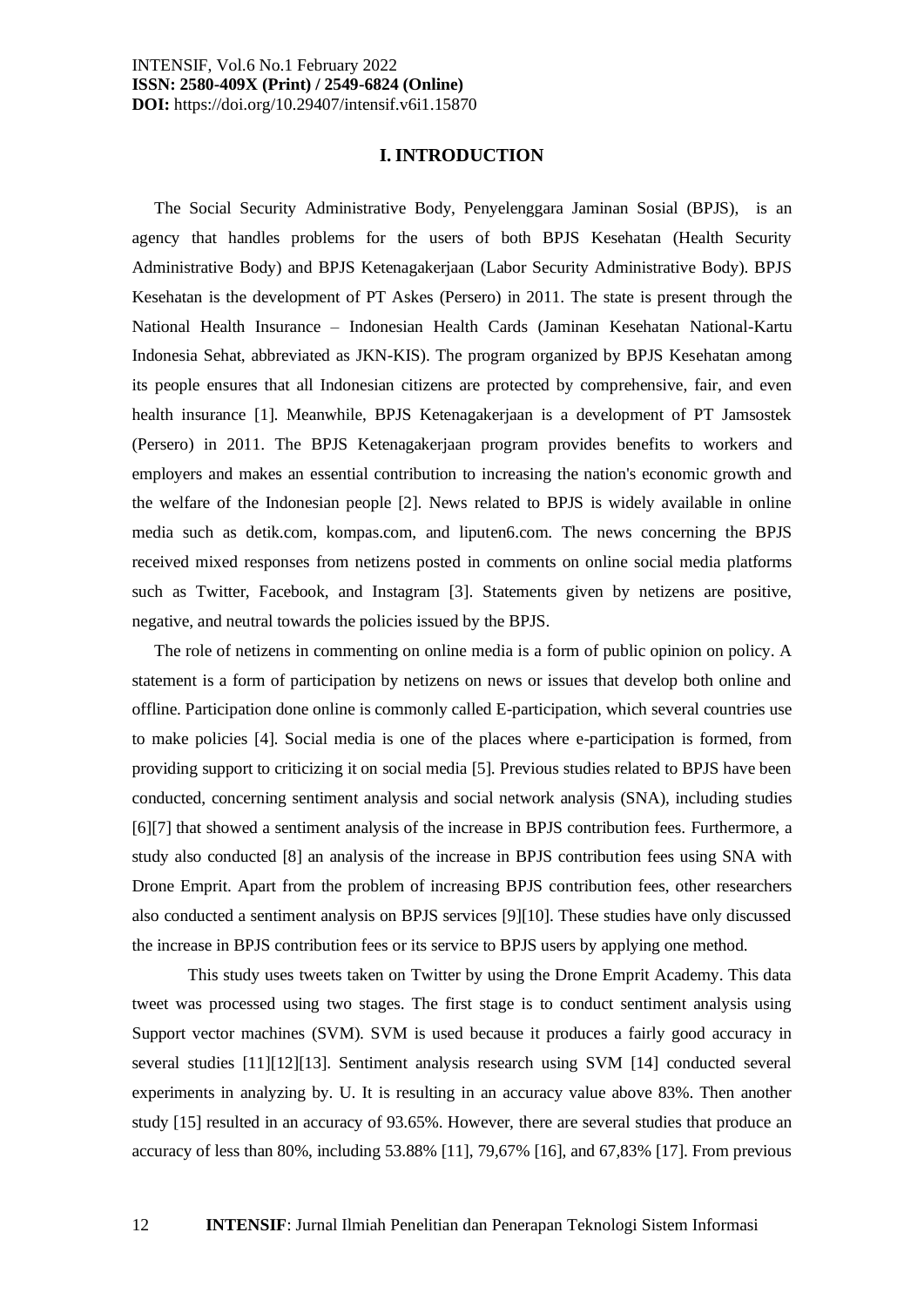research, this research will combine the SVM method with the other methods or add feature selection to produce an accuracy above 80%. SVM is often combined with the other methods or added with feature selection such as GA-SVM (Genetic Algorithm and SVM) [18], SVM + IG (SVM and Information Gain) [19], a combination of SVM PSO (SVM With Particle Swarm Optimization) [20], combination of XGBSVM (SVM and XGBoost) [21], combination of RF + SVM (Random Forest dan SVM) [22][23], and combination of AdaBoost + SVM [24]. This study will perform a combination of SVM PSO, AdaBoost + SVM, and the SVM using the GA feature selection to increase the accuracy generated by SVM.

The second stage was looking for the relationship between one entity unit and other entity units with the help of graph theory [25][26][27]. The SNA method was chosen because this study required a technique. It can provide an image or visualization in the network according to the data that has been preprocessed. This SNA method can also find nodes, communities, and informal hierarchies that influence the network [26]. A complete, accurate data presentation framework was completed, and a better visualization was displayed by conducting these two stages.

#### **II. RESEARCH METHOD**

There are several stages to do this research can be seen in Figure 1. This study uses quantitative research because it has detailed and measurable character. [28]. The results obtained from sentiment analysis the accuracy were used to inform other researchers. SNA also produces the highest node from social media, Twitter.



**Figure 1.** THE METHODOLOGY FLOW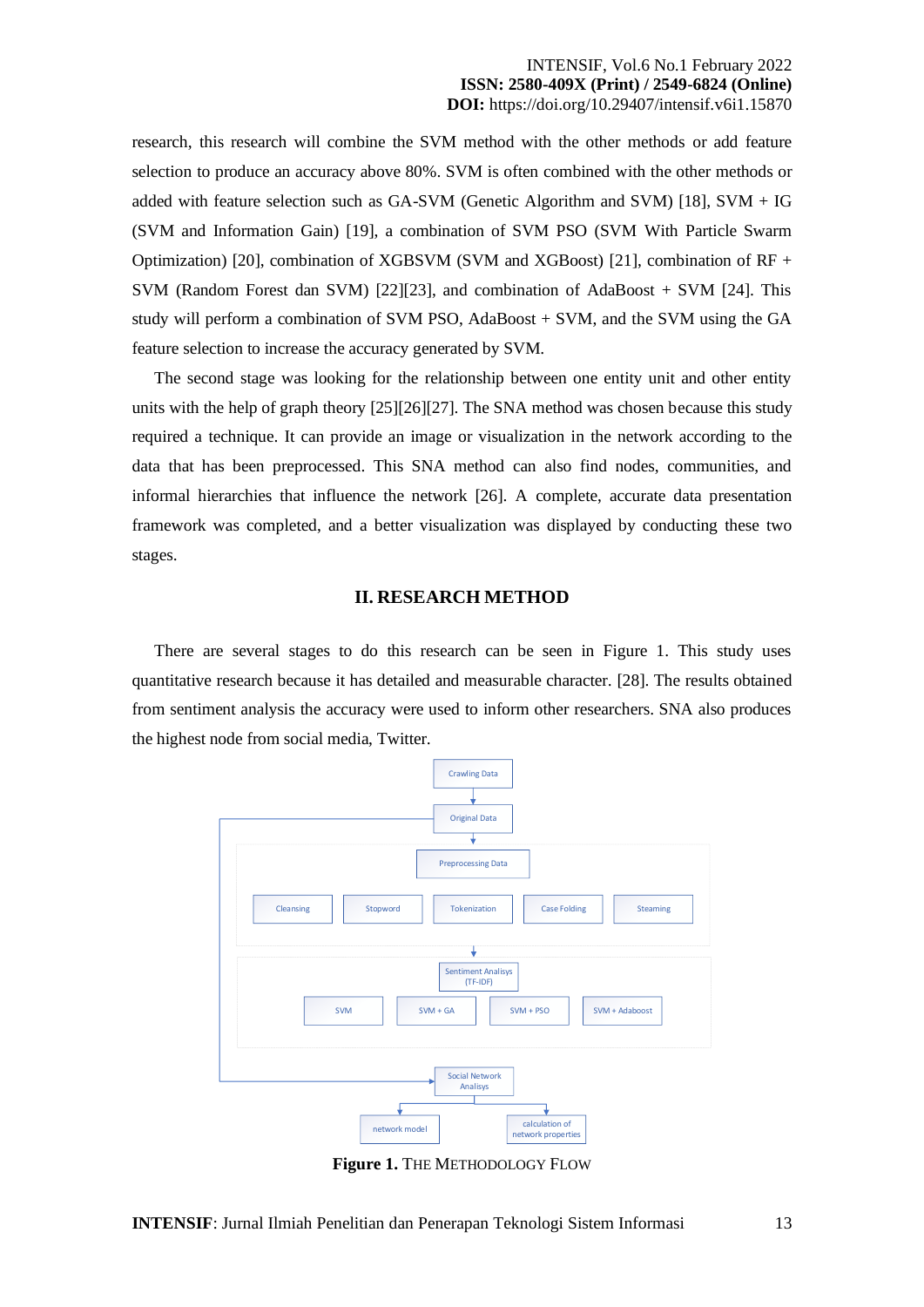Below is an explanation of Figure 1 of the methodology flow.

1. Crawling Data

Crawling data was carried out on Twitter to see comments or criticisms given by netizens to *BPJS*. The data crawling process in this study uses Drone Emprit Academy, using BPJS as a topic, and produces 2,145 Tweet data.

2. Preprocessing data

The following process was to perform data preprocessing to enable the data obtained from Twitter to be read by the system. The preprocessing process in this study employed several stages as follows:

- a. The cleansing stage removed unnecessary characters and punctuation from the text. Cleansing works to reduce noise in the dataset [29].
- b. The next step was to do a stopword. A stopword is a common word that usually appears in large numbers and is considered to have no meaning [11].
- c. Tokenization is the process of cutting or breaking a sentence into several words [29].
- d. Case Folding is a process to change all documents' text to lowercase [30].
- e. Stemming is the stage to make suffix words into essential words according to correct Indonesian rules [29].
- 3. The TF-IDF method calculates the weight of each word that is most commonly used in information retrieval. This method is also efficient, easy, and has accurate results. This method was used to calculate the Term Frequency (TF) and Inverse Document Frequency (IDF) values for each token (word) in each document in the corpus. This method was also used to calculate the weight of each token t in d-document with the following formula:

 $Wdt = tfdt * IDFt$  (1)

Description :

d: d-document

t: the t-word of the keyword

W: the d-document on the t-word

tf: number of words searched for in a document

IDF: Inverse Document Frequency

The IDF value was obtained from

IDF:  $log2 (D/df)$  (2)

Description :

D: total documents

df: the number of documents that contain the word being searched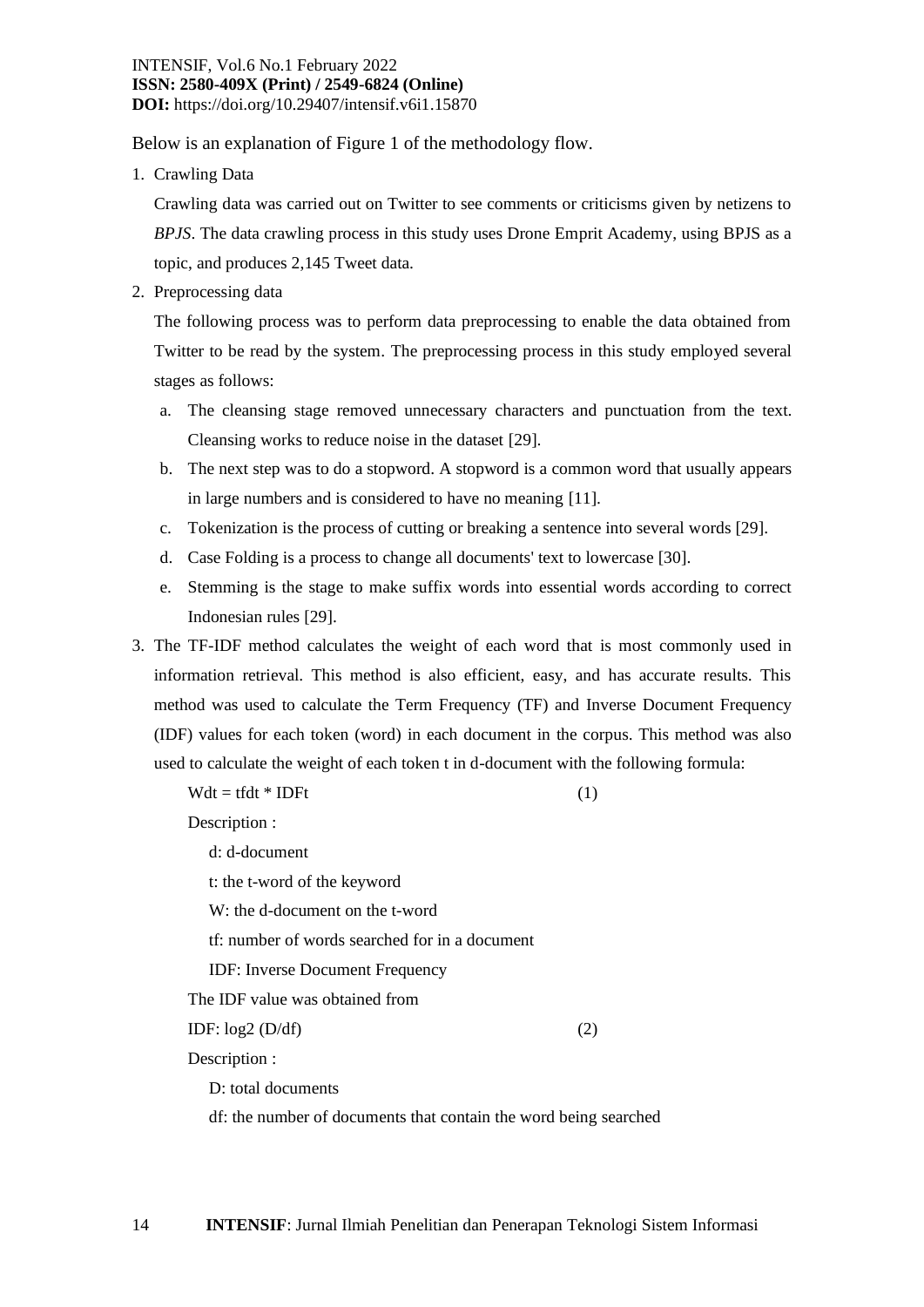After each document's weight (W) was known, a sorting process was carried out where the more significant the W value, the greater the similarity level of the document to keywords, and vice versa.

- 4. Processing sentiment analysis on these data using the SVM method with Adaboost, GA, and PSO. The GA method is used for feature selection to optimize the SVM parameters [31]. Problem solutions to use GA are represented as chromosomes. There are several important aspects when using GA, including: [32]:
	- definition of the fitness function,
	- definition and implementation of genetic representation, and
	- definition and performance of genetic operations.

Then the PSO is used because it can optimize the SVM performance [33]. PSO is used as a feature selection tool, with PSO particles will be able to provide a combination of features in a problem space [34]. Next is Adaboost, a learning ensemble often used in boosting algorithms [35]. Boosting can be combined with other classifier algorithms to improve classification performance [36]. Another study conducted a combination of SVM and Adaboost can provide good performance on unbalanced data [37].

- 5. The interactions were seen using the social network analysis (SNA) method. The researchers built a network model and calculated network properties at this stage. Social Network Analysis had several conceptual approaches besides describing patterns formed through relationships between nodes and actors, which are more often used in SNA in determining the central node in a network by calculating some commonly calculated centrality values as follows [25]:
	- a. Degree centrality is calculating the number of interactions that a node has. The following formula was used to calculate the degree centrality value of this node:

(3)

 $CD(ni) = d(ni)$ 

Description:

Where  $d(n)$  is the amount of information that node  $ni$  has with other nodes in the network.

b. Betweenness centrality calculates how often other nodes traverse a node to go to a particular node in the network. This value determines the actor's role as the bridge connecting interactions in the network. The following formula was used to calculate the degree centrality of a node:

$$
CB(ni) = \frac{\sum gjk(ni)}{gjk}
$$
 (4)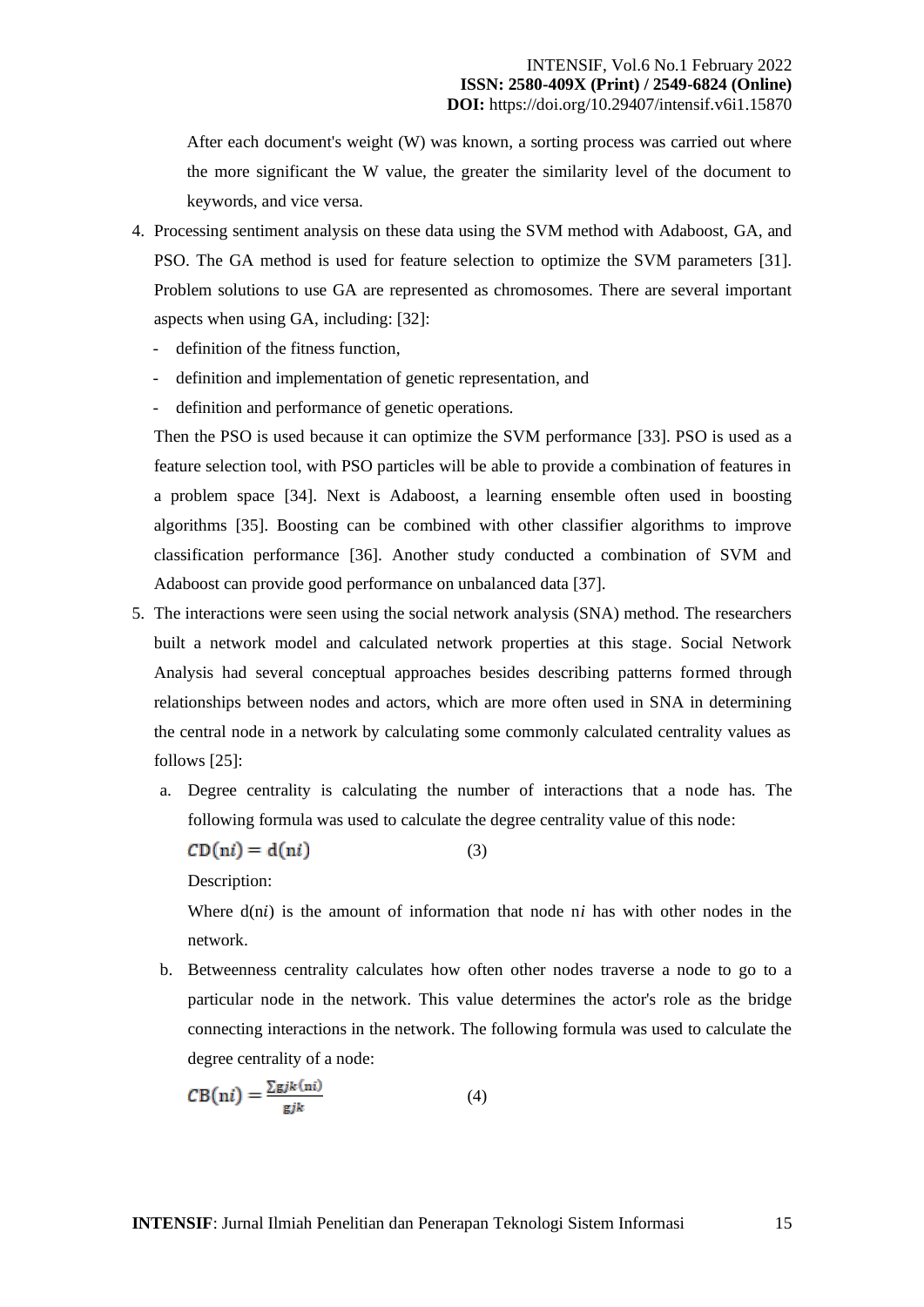Description:

 $\sum gjk(ni)$  is the shortest number of j to node k passing through node n*i* and *gik* is the number of shortest paths between 2 nodes in the network.

c. Closeness centrality calculates the average distance between a node and all other nodes in the network. In other words, it measures the closeness of a node to other nodes. In a network with g node, the closeness centrality of these nodes was as follows:

$$
Cc(ni) = \left[\frac{N-1}{\sum d(ni,nj)}\right]
$$
 (5)

Description:

N is the number of nodes in the network

 $\sum d(n_i, n_j)$  is the number of shortest paths connecting *node* ni and nj.

d. Eigenvector centrality is measurements that give higher weight to nodes connected to other nodes with high centrality values. The following formula was done to calculate the eigenvector centrality value of a node:

$$
Ci(\beta) = \sum (\alpha + \beta c j) Aji
$$
  
\n
$$
C(\beta) = \alpha (I - \beta A) - IAI
$$
 (6)

Description:

**a** is the normalization constant (vector scale)

 $\beta$  represents how much a node has a centrality weight in a node with a high centrality value.

A is *the adjacency matrix*,

I is *the identity matrix*

1 is the *matrix*.

The amount of  $\beta$  is the radio power of a node. If  $\beta$  is positive, it has high centrality bonds and connects with central people. Meanwhile, if  $\beta$  is negative, it has high centrality bonds but is connected to not central people. If  $\beta=0$ , a degree of centrality can be obtained.

6. After getting the analysis results from SNA and sentiment analysis, the next step was concluding the findings obtained in this study.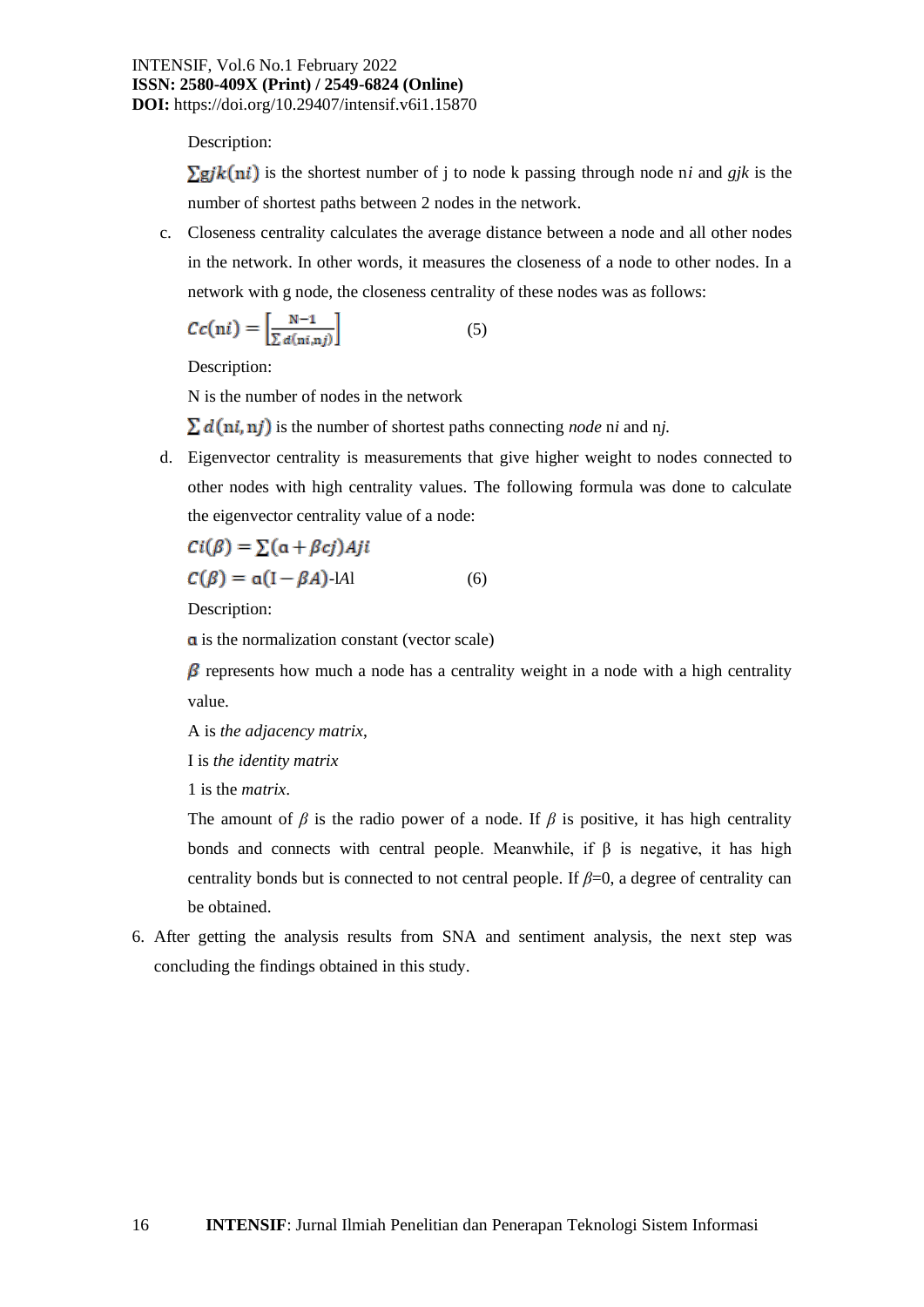### **III. RESULT AND DISCUSSION**

The following is an explanation of the research conducted, in which this study carried out two different analyzes. The first analysis used was sentiment analysis, while the second was social network analysis.

#### 1. Sentiment Analysis

Preprocessing that had been done aims to process data or opinions from netizens into sentiment analysis. Figure. 2 visualizes the results of sentiment analysis processing.



**Figure 2.** VISUALIZATION OF THE SENTIMENT ANALYSIS PROCESSING RESULTS

Figure 2 described that the opposing opinion is more dominant, at 53.8%, followed by the positive opinion at 43.4%, and the neutral opinion at 2.8%. After the data processing, the data were tested to see the level of accuracy using SVM. Figure 2 presents the accuracy results obtained from SVM.

|              |   | precision |      | recall f1-score | support |
|--------------|---|-----------|------|-----------------|---------|
|              | ø | 0.89      | 0.89 | 0.89            | 142     |
|              | 1 | 0.94      | 0.98 | 0.96            | 104     |
|              | 2 | 0.92      | 0.88 | 0.90            | 104     |
| accuracy     |   |           |      | 0.91            | 350     |
| macro avg    |   | 0.92      | 0.92 | 0.92            | 350     |
| weighted avg |   | 0.91      | 0.91 | 0.91            | 350     |

**Figure 3.** ACCURACY SVM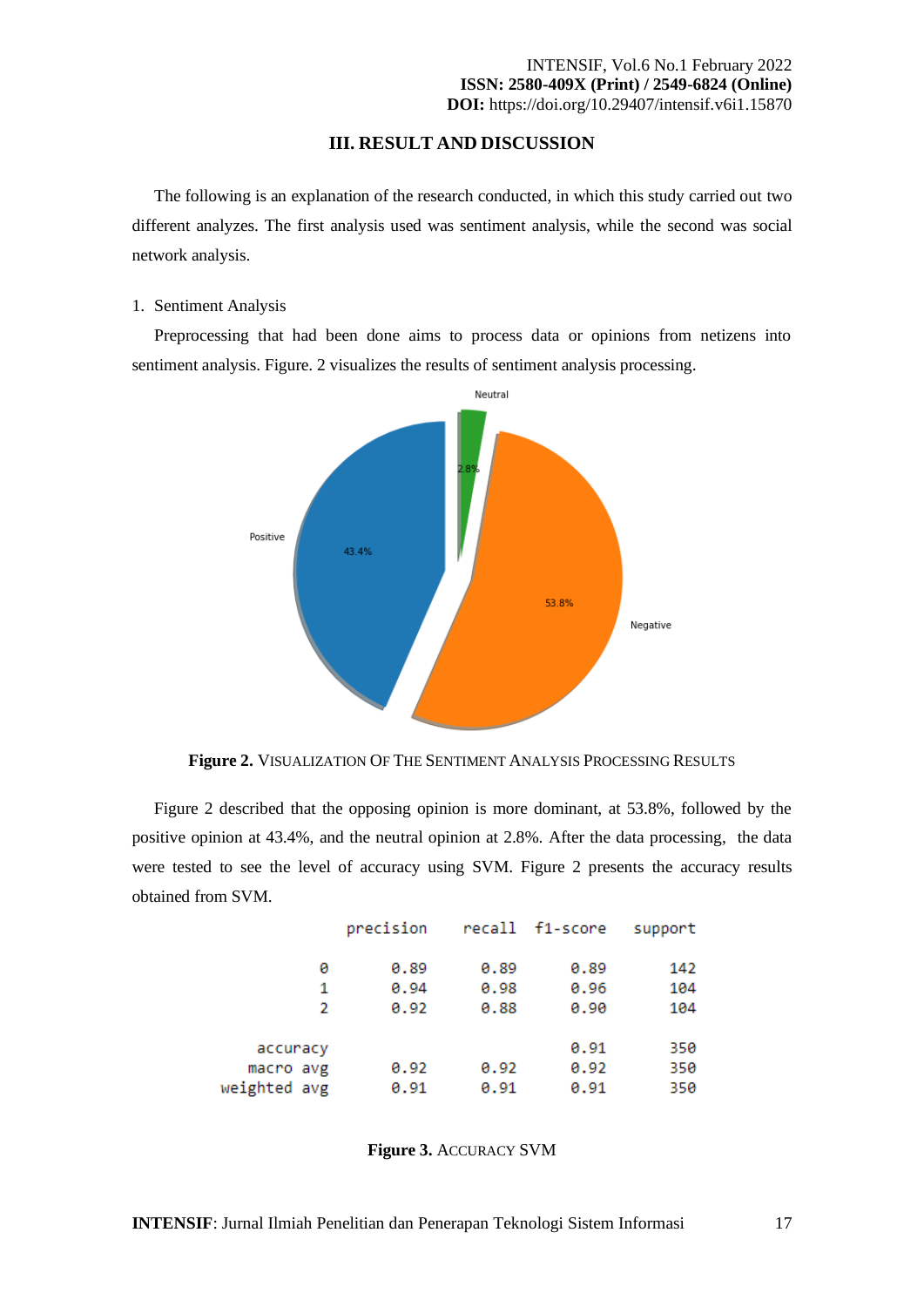Figure 3 indicates that the accuracy produced by SVM alone is quite high, 91%. These results are quite high compared to other studies, which produce accuracy below 80%. [38][39]. However, compared with other studies, in which the accuracy results reach 95% [40][41], this research should optimize the SVM method. A combination with the other methods and feature selection is needed to increase the accuracy. The following is the addition of feature selection and combination in the SVM.

|              | precision |      | recall f1-score | support |
|--------------|-----------|------|-----------------|---------|
| ø            | 0.90      | 0.72 | 0.80            | 1023    |
| 1            | 0.77      | 0.97 | 0.86            | 1061    |
| 2            | 0.94      | 0.87 | 0.91            | 1061    |
| accuracy     |           |      | 0.86            | 3145    |
| macro avg    | 0.87      | 0.86 | 0.86            | 3145    |
| weighted avg | 0.87      | 0.86 | 0.86            | 3145    |

**Figure 4.** ACCURACY SVM + GENETIC ALGORITHM

Genetic Algorithm (GA) was used to optimize optimal parameters with an enormous scope. The selection of the proper parameters will make the genetic algorithm optimal [42]. However, some researchers make GA a Feature Selection [43][44][45]. This study also uses GA as feature selection. GA used cannot be separated from the previous studies using SVM with a Genetic Algorithm. A previous study [46] classified Parkinson's disease using a genetic algorithm and SVM classifier. The combination of the two methods showed higher accuracy than the last survey, 91.18%.

Meanwhile, a previous study [47] resulted in an accuracy of 80% using the SVM and MFCC methods. Then, another previous study [48] conducted a sentiment analysis on television shows using SVM and SVM + GA. There was no improvement in their accuracy. Another study conducted [49] a sentiment analysis on Apple products using  $SVM + GA$ . In the SVM of that study, an accuracy of 70.00% was obtained when GA was added to SVM. There was a significant increase in the accuracy of 85.76%. It is presented in Figure 4 that the resulting accuracy was not good enough compared to SVM without a feature selection, 86%. It shows that GA has not been able to improve the accuracy in this study, which used more than 2000 data and used 70:30 data splitting. In addition, to using the GA feature selection, this study also combines SVM with Particle Swarm Optimization (PSO).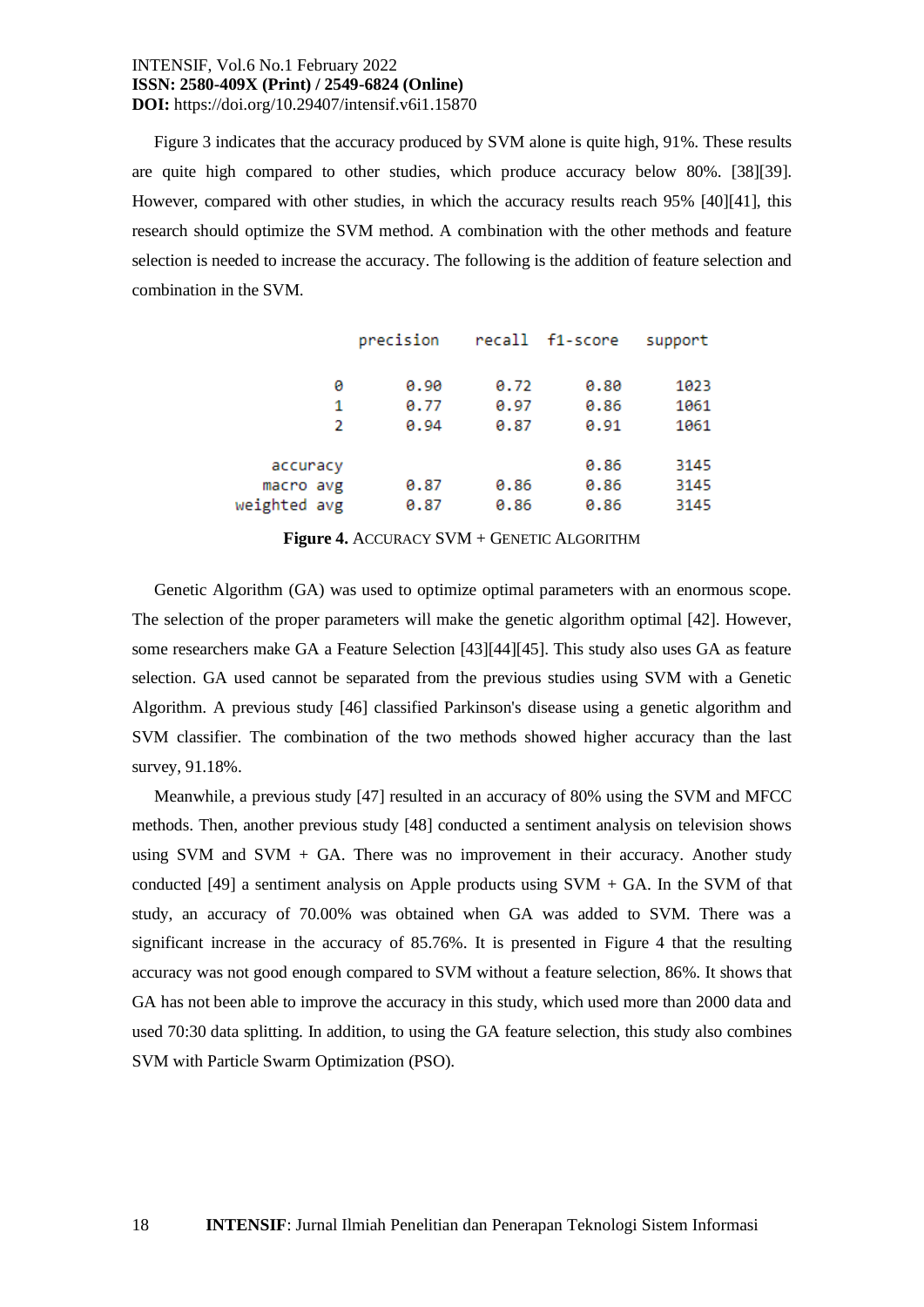|              |   | precision |      | recall f1-score | support |
|--------------|---|-----------|------|-----------------|---------|
|              | 0 | 0.93      | 0.73 | 0.81            | 142     |
|              | 1 | 0.94      | 0.98 | 0.96            | 104     |
|              | 2 | 0.75      | 0.94 | 0.84            | 104     |
| accuracy     |   |           |      | 0.87            | 350     |
| macro avg    |   | 0.87      | 0.88 | 0.87            | 350     |
| weighted avg |   | 0.88      | 0.87 | 0.86            | 350     |

#### **Figure 5.** ACCURACY SVM + PARTICLE SWARM OPTIMIZATION (PSO)

Figure 5 describes that PSO is better than GA but still lower than SVM without feature selection or combination, 87%. PSO is the simplest optimization method for modifying several parameters [41]. PSO was used because it has relatively high accuracy when combined with SVM. A previous study also used SVM and PSO, [50] comparing SVM and SVM-PSO for airline services reviews. SVM initially had an accuracy of 84,25%. After adding PSO, the accuracy increased to 87,39%. Another study [41] analyzed online transportation sentiment using SVM. The accuracy was 95.46% before adding the PSO, and it grew to 96.04% after adding the PSO. However, in this study, the combination of SVM PSO has not been able to increase the accuracy but tends to decrease compared to SVM. Apart from using GA and PSO, this study also employed Adaboost.

| support | recall f1-score |      | precision |              |
|---------|-----------------|------|-----------|--------------|
| 142     | 0.90            | 0.91 | 0.89      | 0            |
| 104     | 0.96            | 0.98 | 0.94      | 1            |
| 104     | 0.90            | 0.87 | 0.94      | 2            |
|         |                 |      |           |              |
| 350     | 0.92            |      |           | accuracy     |
| 350     | 0.92            | 0.92 | 0.92      | macro avg    |
| 350     | 0.92            | 0.92 | 0.92      | weighted avg |

#### **Figure 6.** ACCURACY SVM + ADABOOST

The combination of SVM and Adaboost is the right one that can be applied in this research. The addition of Adaboost resulted in an increase in accuracy, which was 92%. Adaboost is a learning algorithm that can increase precision for weak learning algorithms [51]. Another study using Adaboost [52] compared the accuracy of several classification methods. The method compared logistic regression (LR), back-propagation neural network (BPNN), Adaboost, SVM (Linear), SVM (Polynomial), Adaboost-SVM (RBF). Of the several methods used, Adaboost-SVM (RBF) had the highest accuracy after several trials with a value of 93.33%. Table 1 below presents that SVM + Adaboost had the highest accuracy at 92%, followed by pure SVM at 01%.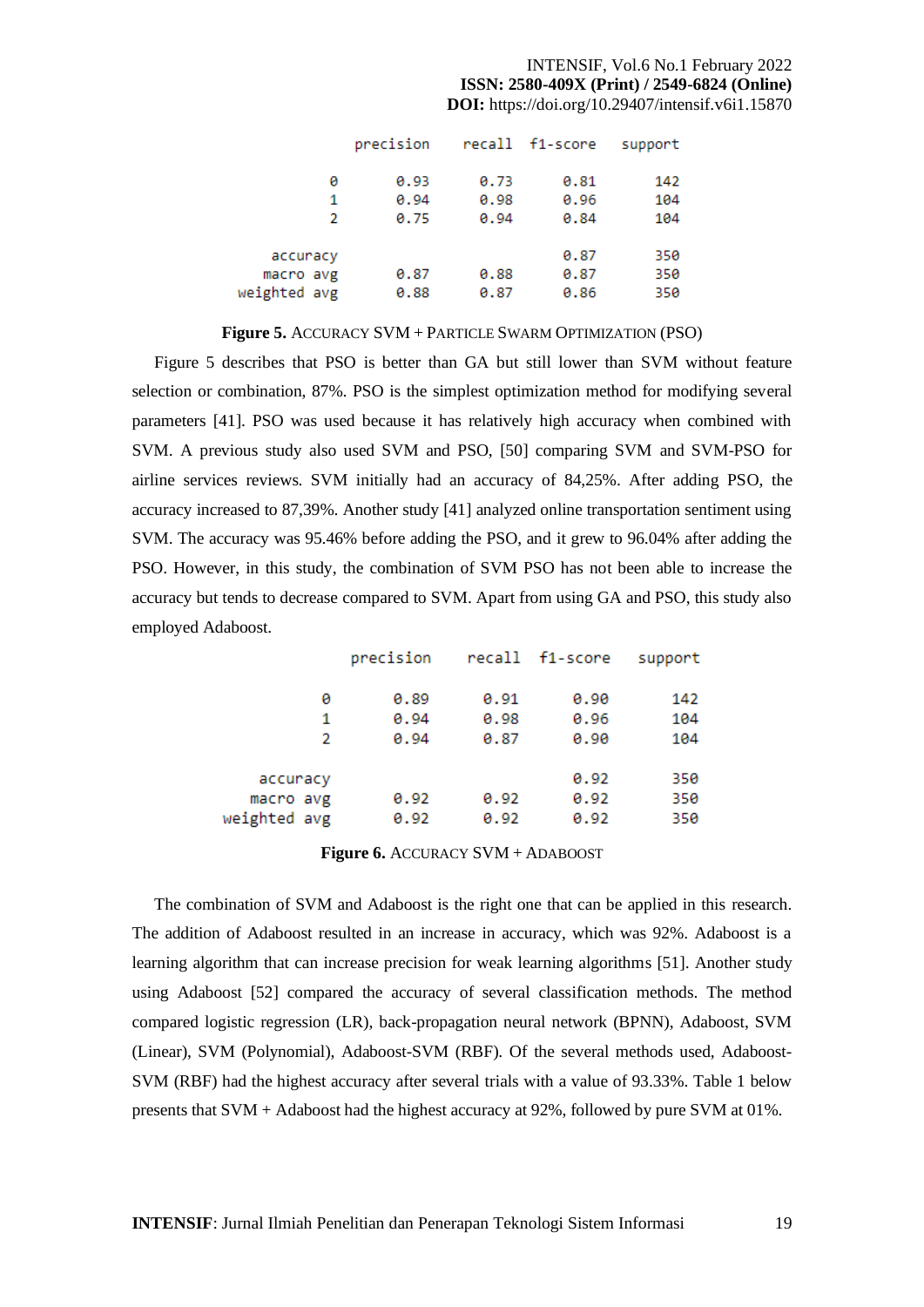#### **Tabel 1.** COMPARISON OF PURE SVM WITH SVM USING FEATURE SELECTION AND THE

| SVM | SVM+GA | SVM+PSO | SVM+Adaboost |
|-----|--------|---------|--------------|
| 91% | 6%     | ?7%     | 92%          |

COMBINATION WITH THE OTHER METHODS

This study utilized word cloud to see the most dominant word in each sentiment. Word cloud is a visual representation of text data, commonly used to describe keywords metadata on a website to freely visualize a form of text. A word cloud can display the word with the most frequency. The word's frequency is more dominant than other words [53]. The following is a word cloud generated from every sentiment of Indonesian netizens towards BPJS.

- Negative

BPJS, Bankrupt, Amies, examination, and being sued negatively were the most dominant words.



**Figure 7.** WORDCLOUD NEGATIVE

- Positive

The most dominant words were BPJS, Increase, Unemployment, Health, and Pay on positive sentiment.



**Figure 8.** WORDCLOUD POSITIVE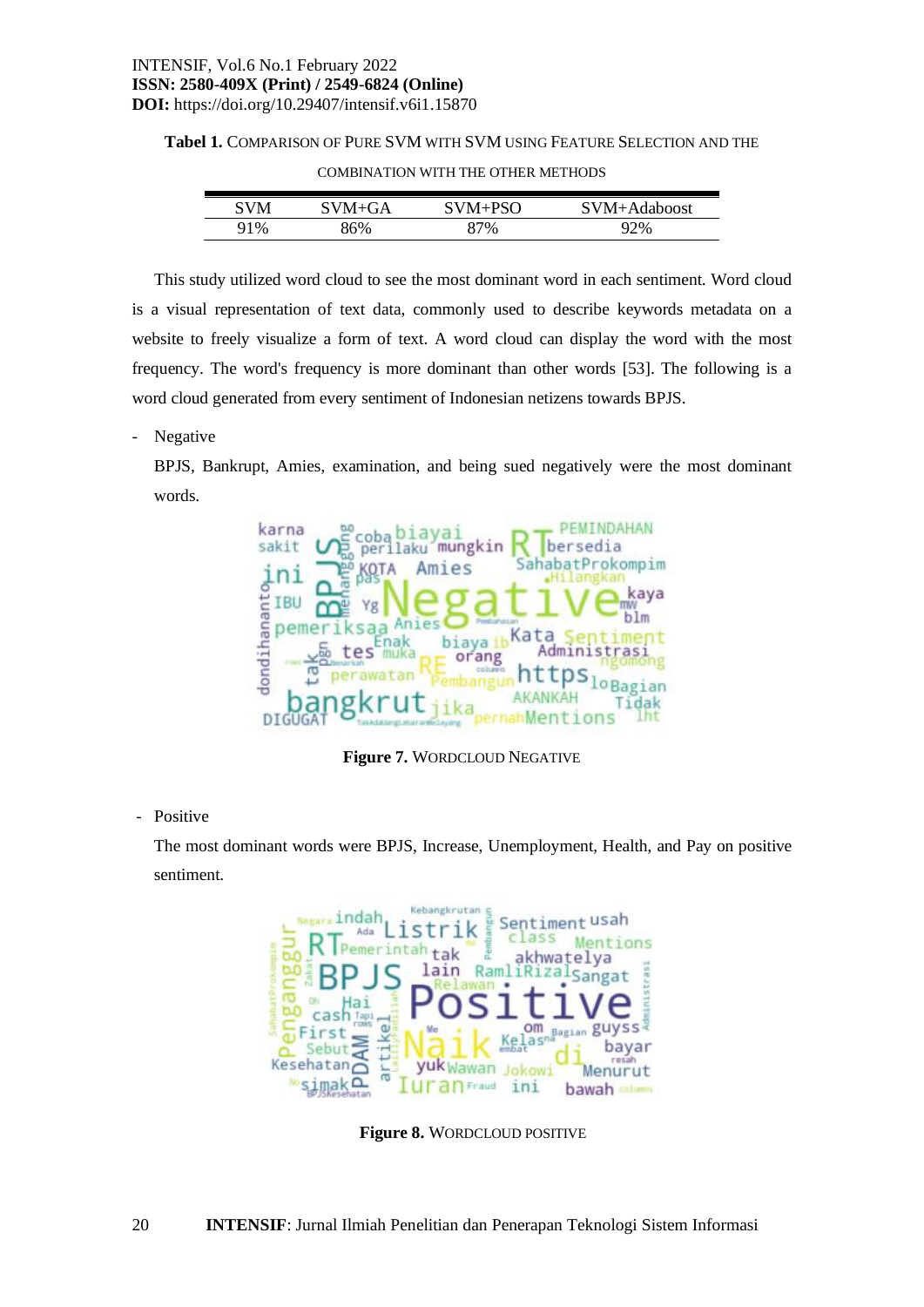#### - Neutral

The most dominant words were BPJS, Be patient, God willing, Indonesia, and fees on neutral sentiment.



**Figure 9.** WORDCLOUD NEUTRAL

#### 2. Social Network Analysis (SNA)

In contrast to sentiment analysis, SNA only used two stages. They are case Folding, changing the character of the letters in the data to be the same as all lowercase letters, and Spelling Normalization functions to identify excessive sentences or abbreviated words replaced with existing words provisions [26].

## a. Network Visualization

The visualization of the network model was done with the help of Gephi software which used an undirected graph, where the way the graph works does not take into account the direction of destination between nodes. This type of graph does not see indegree (the target node) and outdegree (original node). The graph layout chosen for this network model is the Yifan Hu Proportional layout. An algorithm unites the good parts of a force-directed algorithm and a multilevel algorithm to reduce the algorithm's complexity. It is an algorithm that works very well with large networks. The network's results were a network model that shows each actor or node who talked about the relationship between nodes and the network. The type of graph applied to the image of the formed network model can be seen in Figure. 10 below: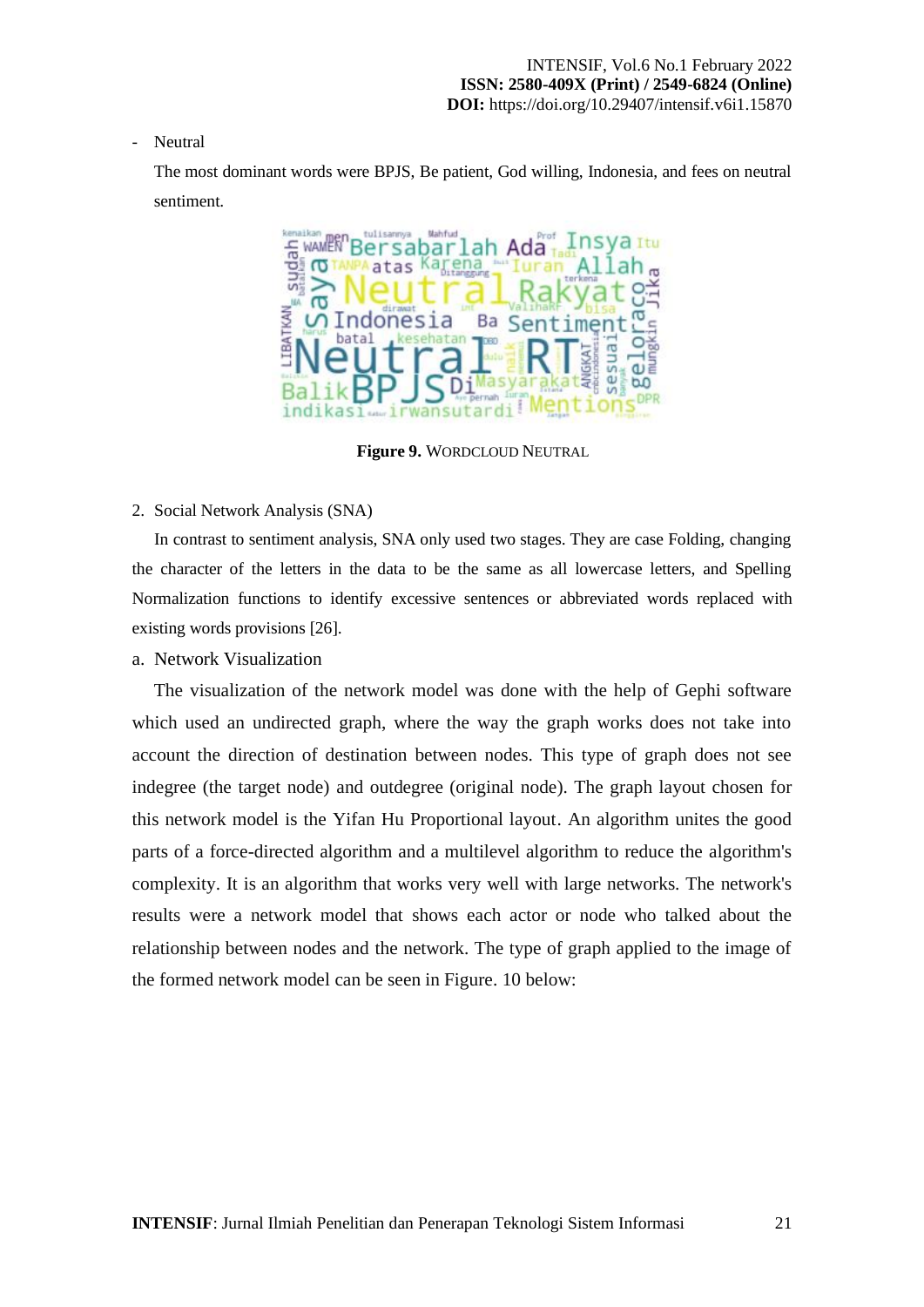

**Figure 10.** NETWORK VISUALIZATION

#### b. Network Property Calculations

After making the network model visualization, it is necessary to calculate the network properties. Thus, it can be analyzed further. The calculation was done automatically through the Gephi software. The analysis obtained the results of the value of each actor who played a role in discussing the increase in *BPJS* contribution fees.

| Properti<br>Jaringan    | Size                            | Density | Modularity | Diameter | Average<br>Degree | Average<br>Path<br>Length | Clustering<br>Coefficient |
|-------------------------|---------------------------------|---------|------------|----------|-------------------|---------------------------|---------------------------|
| Kenaikan<br><b>BPJS</b> | Nodes:<br>1170<br>Edges:<br>975 | 0.001   | 0.922      | 16       | 1.677             | 5.434                     | 0                         |

**Table 2.** CONSIDER NETWORK PROPERTIES

Table 2 shows the comparison of the network property values that contain user interactions on social media Twitter data on the increase in the BPJS contribution fees from March 2020 to July 2020, which had a total of 2,145 data. The property compared first was the size, where the more significant the node, the more connected actors in the social network. Things like this indicate that many actors increased the BPJS contribution fees. The size value reached the nodes of 1170 and edges of 975. Edges are interactions between actors. The higher the edge value indicates many conversations about increasing BPJS contribution fees on social media Twitter.

The second network property is density. The more actors in the network produce a considerable density value. The greater the density value of a network, the more connected actors in the network. From the data on the increase in the BPJS contribution fees, the density value was 0.001. The third network property is modularity. The higher the value of modularity, the clearer the network that is formed. Each network obtained can be interpreted as a different community.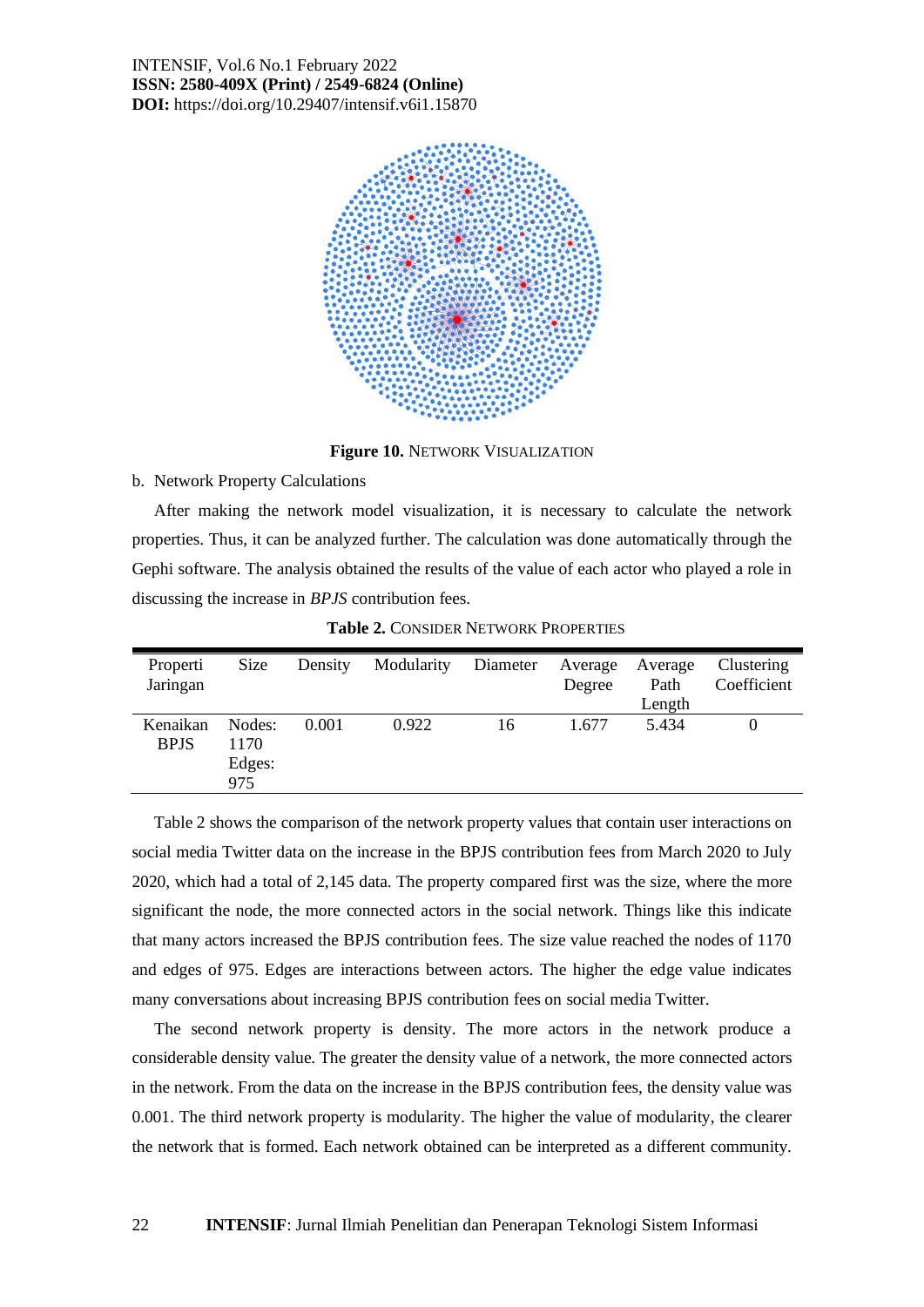Thus, it gets more specifications for the product in each community. The BPJS contribution fee increase network received the value modularity of 0.922.

The fourth network property is the diameter. Diameter is the distance between nodes in a network. The smaller the diameter on the web, the easier the nodes will interact because the distance between the nodes is very short. In the BPJS contribution fee increase data, the diameter value was 16, indicating that many nodes interact. The fifth network property is the Average degree. The average degree shows the value between actor relationships in a social network. The greater the average value of the moderate degree, the better since every actor in the network is connected. Therefore, the dissemination of information is wider. Data on the increase in the BPJS contribution fees got a value of 1.677.

The sixth network property Average path length is that the less the average network of accounts passed, the better because each network has a strong relationship. The value of the middle path length on user interaction regarding the BPJS contribution fee increase data was 5.4334. The last network property is the clustering coefficient. The clustering coefficient shows the actor related to network properties. Actors in network properties in the BPJS contribution fee increase data were told. Thus, the information discussed was known in advance.

c. The centrality of *BPJS* Contribution Fee Increase Data

Table 3 presents the centrality of data on the increase in *BPJS* in the research conducted. The following is the comparison table.

| <b>Node</b>      | <b>Degree</b><br><b>Centrality</b> | <b>Betweenness</b><br><b>Centrality</b> | <i>Closeness</i><br><b>Centrality</b> | Eigenvector<br><b>Centrality</b> |
|------------------|------------------------------------|-----------------------------------------|---------------------------------------|----------------------------------|
|                  | Score /                            | Score /                                 | Score/(Rank)                          | Score/(Rank)                     |
|                  | (Rank)                             | (Rank)                                  |                                       |                                  |
| @LailyFadillah   | 173/(1)                            | 80008.44 /                              | 0.287671 / (637)                      | 1.0/(1)                          |
|                  |                                    | (1)                                     |                                       |                                  |
| @idtodayco       | 62/(2)                             | 71446.60 /                              | 0.294778 / (636)                      | 0.162116/(2)                     |
|                  |                                    | (2)                                     |                                       |                                  |
| @YongL4dy        | 56/(3)                             | 45299.63 /                              | 0.257226 / (647)                      | 0.137566 / (3)                   |
|                  |                                    | (4)                                     |                                       |                                  |
| @pakaipeci       | 53/(4)                             | 25198.40 /                              | 0.231583 / (667)                      | 0.120926 / (4)                   |
|                  |                                    | (5)                                     |                                       |                                  |
| @precariat_sweat | 43/(5)                             | 45624.81 /                              | 0.218295 / (880)                      | 0.085428 / (15)                  |
|                  |                                    | (3)                                     |                                       |                                  |
| @LokadataID      | 25/(6)                             | 300.0 / (83)                            | 1.0/(1)                               | 0.033636 / (181)                 |
| @anisbaswedan    | 25/(7)                             | 20044.0 / (7)                           | 0.179364 / (1002)                     | 0.037264 / (179)                 |
| @mas_piyuuu      | 24/(8)                             | 14001.09 /                              | 0.208250 / (885)                      | 0.036866 / (180)                 |
|                  |                                    | (12)                                    |                                       |                                  |
| @N0N4m3_90       | 21/(9)                             | 210.0 / (84)                            | 1.0/(2)                               | 0.026668 / (189)                 |
| @BPJSKesehatanR  | 19/(10)                            | 15743.0 /                               | 0.1252684/                            | 0.024923 / (190)                 |
|                  |                                    | (11)                                    | (1063)                                |                                  |

**Table 3.** THE CENTRALITY OF BPJS INCREASE DATA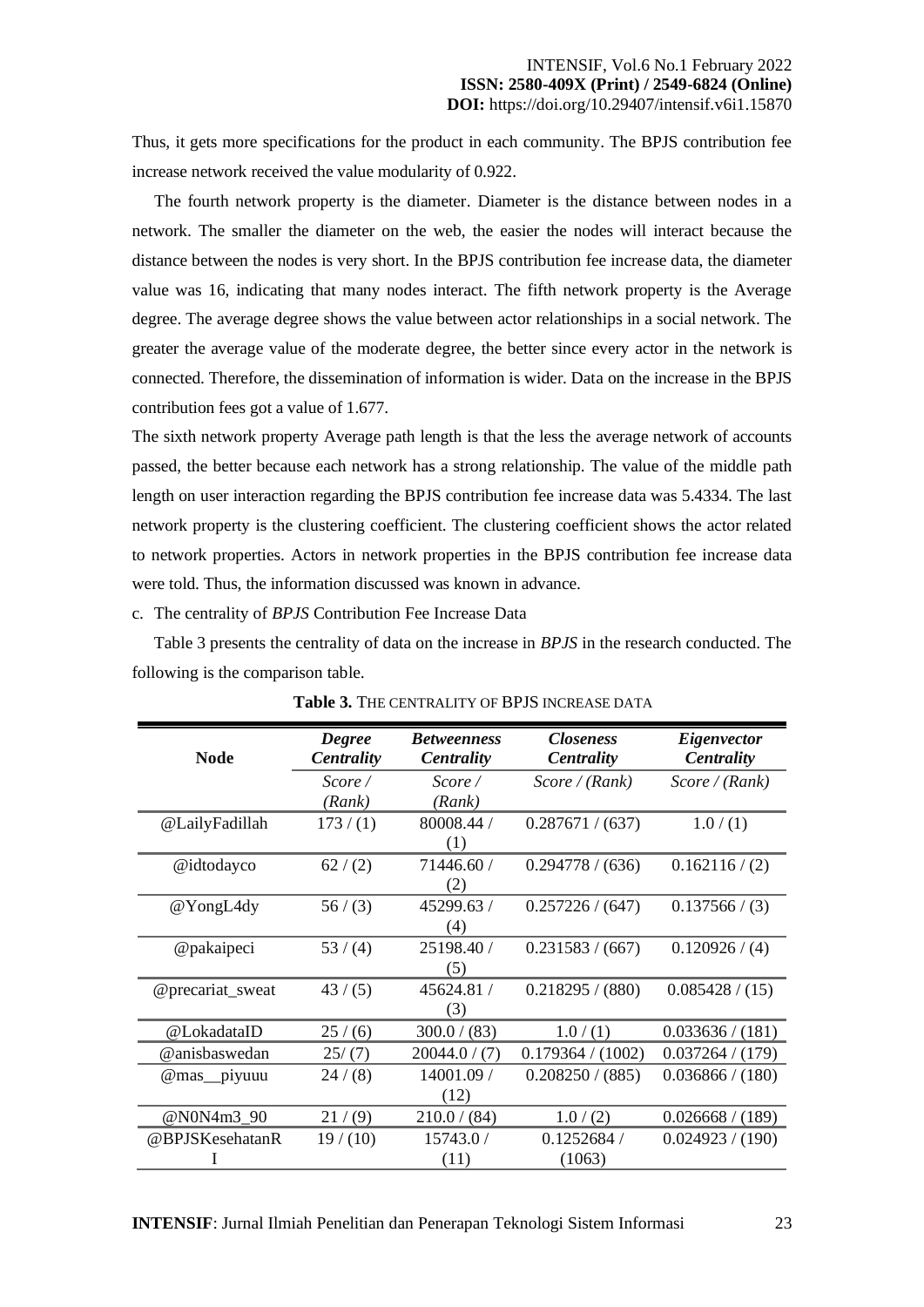The results of the calculation of *BPJS* increase data through social media, Twitter, using Gephi 0.9.1 software on the value of Degree Centrality, Betweenness Centrality, Closeness Centrality, and Eigenvector Centrality. It showed that the actor who influenced social network interaction is LailyFadillah, who excels at the value of degree centrality, betweenness centrality, eigenvector centrality, and LokadataID actors who excel at closeness centrality. The LailyFadillah account became the most influential actor from the number of interactions generated. Then, this account became a bridge for the exchanges of other actors in the network and excelled in their relationships with other influential actors in the network. The LokadataID account excels in being close to other actors around it. Thus, enabling these actors to convey information to other actors quickly. Other supporting actors also had a sizable influence in interactions on Twitter.

#### **IV. CONCLUSION**

This research produces a framework that combines two methods, namely SVM and SNA methods. The test results are tabular, word cloud, and network visualization. Meanwhile, sentiment analysis produced different accuracy. The SVM and Adaboost methods combination is the best combination in this research, producing 92% accuracy. But because SVM with the GA feature selection and SVM PSO has low accuracy compared to SVM, it doesn't mean that they are not good. The test was carried out only using one data split, 70:30. SVM GA and SVM PSO's accuracy will increase significantly if different data splits are used, such as 80:20 or 90:10. For this reason, there is a need for further research related to sentiment analysis using different data splits. This study has not compared with the other methods such as Naïve bayes, KNN, Decision Tree, etc. Therefore, this research could still be developed by other researchers in the future to compare the accuracy, either using feature selection or a combination of methods. Then on the SNA, it can be seen that the influential actor or account in Tweets about BPJS is @LailyFadillah. SNA in this study still uses one tool. It is necessary to research using other devices such as Drone Emprit Academy, which has many features. So the comparisons can be made regarding the results of the tools used.

#### **REFERENCES**

- [1] H. Sutrisno, "Pengaruh Bpjs Ketenagakerjaan Dalam Meningkatkan Kesejahteraan Tenaga Kerja," PREPOTIF J. Kesehat. Masy., vol. 4, no. 1, pp. 78–84, 2020, doi: 10.31004/prepotif.v4i1.670.
- [2] R. R. Farza, A. M. Karsona, and B. Rubiati, "Berdasarkan Pancasila dan Undang-Undang Dasar Negara Kesatuan Republik Indonesia Tahun 1945 Pasal 27 ayat ( 2 ) dan Pasal 28 menyatakan bahwa , pekerjaan merupakan hak azasi Ketenagakerjaan . Secara yuridis dalam hukum ketenagakerjaan kedudukan pengusaha," J. Bina Mulia Huk., vol.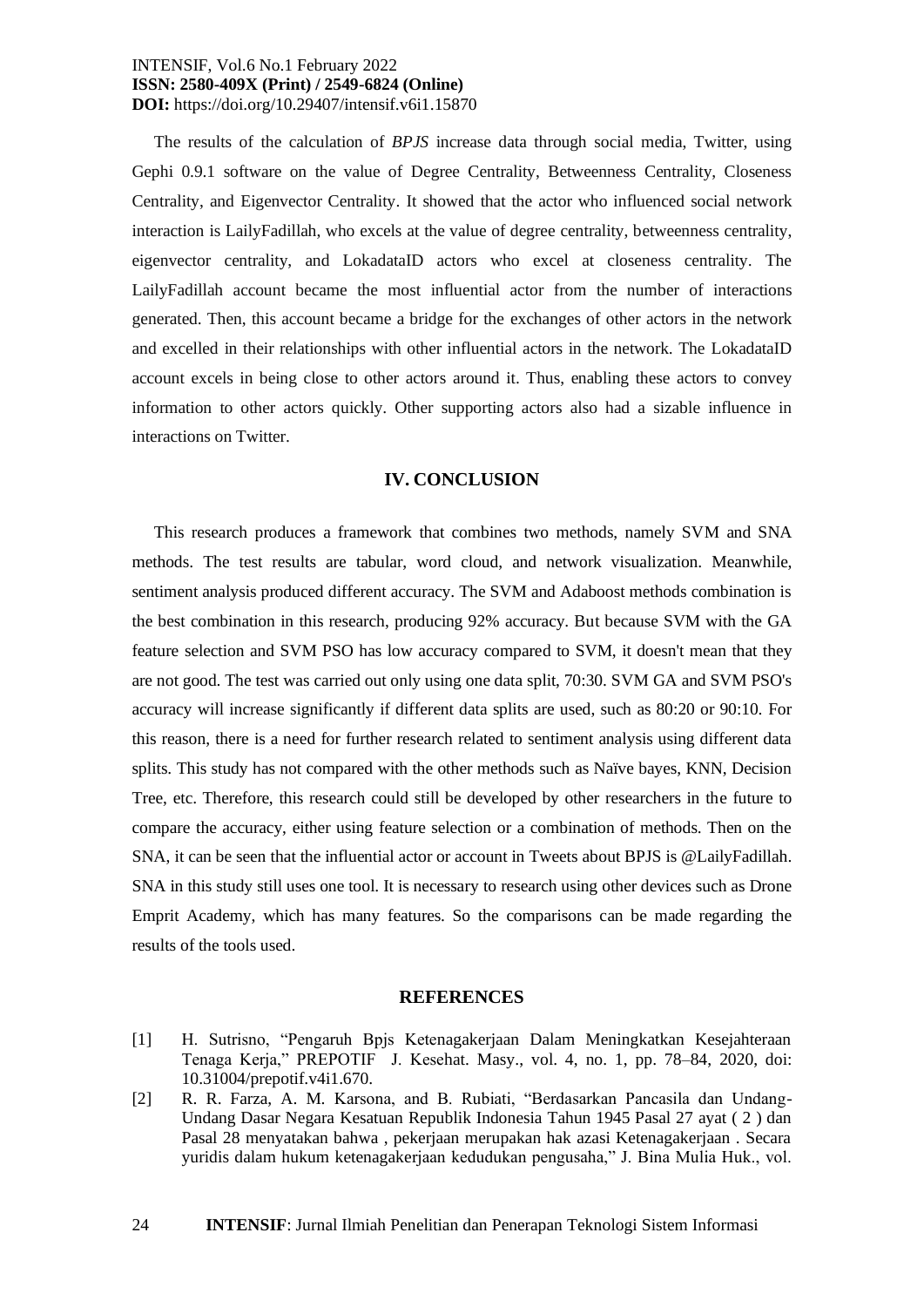4, no. 1, pp. 150–166, 2019, doi: 10.23920/jbmh.v4n1.9.

- [3] M. K. Anam, "Analisis Respons Netizen Terhadap Berita Politik Di Media Online," J. Ilm. Ilmu Komput., vol. 3, no. 1, pp. 14–21, 2017, doi: 10.35329/jiik.v3i1.62.
- [4] M. Naranjo-Zolotov, T. Oliveira, S. Casteleyn, and Z. Irani, "Continuous usage of eparticipation: The role of the sense of virtual community," Gov. Inf. Q., vol. 36, no. 3, pp. 536–545, 2019, doi: 10.1016/j.giq.2019.05.009.
- [5] B. R. Pflughoeft and I. E. Schneider, "Social media as E-participation: Can a multiple hierarchy stratification perspective predict public interest? " Gov. Inf. Q., vol. 37, no. 1, 2020, doi: 10.1016/j.giq.2019.101422.
- [6] E. D. Wardhani, S. K. Areka, A. W. Nugroho, A. R. Zakaria, A. D. Prakasa, and R. Nooraeni, "Sentiment Analysis Using Twitter Data Regarding BPJS Cost Increase and Its Effect on Health Sector Stock Prices," Indones. J. Artif. Intell. Data Min., vol. 3, no. 1, p. 1, 2020, doi: 10.24014/ijaidm.v3i1.8245.
- [7] R. Fahlapi and Y. Rianto, "Twitter Comment Predictions on Dues Changes BPJS Health In 2020," SinkrOn, vol. 5, no. 1, p. 170, 2020, doi: 10.33395/sinkron.v5i1.10588.
- [8] M. A. Laagu and A. Setyo Arifin, "Analysis the Issue of Increasing National Health Insurance (BPJS Kesehatan) Rates through Community Perspectives on Social Media: A Case Study of Drone Emprit," Proceeding - ICoSTA 2020 2020 Int. Conf. Smart Technol. Appl. Empower. Ind. IoT by Implement. Green Technol. Sustain. Dev., 2020, doi: 10.1109/ICoSTA48221.2020.1570615599.
- [9] R. Y. Yanis and A. Iriani, "Sentiment Analysis of Bpjs Kesehatan Services To Smk Eklesia and Bina Insani Jailolo Teachers," J. Terap. Teknol. Inf., vol. 2, no. 2, pp. 25–34, 2018, doi: 10.21460/jutei.2018.22.105.
- [10] I. Rasyada, Y. Setiowati, A. Barakbah, and M. T. Fiddin Al Islami, "Sentiment Analysis of BPJS Kesehatan's Services Based on Affective Models," IES 2020 - Int. Electron. Symp. Role Auton. Intell. Syst. Hum. Life Comf., no. January 2019, pp. 549–556, 2020, doi: 10.1109/IES50839.2020.9231940.
- [11] A. N. Ulfah and M. K. Anam, "Analisis Sentimen Hate Speech Pada Portal Berita Online Menggunakan Support Vector Machine (SVM)," JATISI (Jurnal Tek. Inform. dan Sist. Informasi), vol. 7, no. 1, pp. 1–10, 2020, doi: 10.35957/jatisi.v7i1.196.
- [12] M. Al-Smadi, O. Qawasmeh, M. Al-Ayyoub, Y. Jararweh, and B. Gupta, "Deep Recurrent neural network vs support vector machine for aspect-based sentiment analysis of Arabic hotels' reviews," J. Comput. Sci., vol. 27, pp. 386–393, 2018, doi: 10.1016/j.jocs.2017.11.006.
- [13] E. Indrayuni, "Komparasi Algoritma Naive Bayes Dan Support Vector Machine Untuk Analisa Sentimen Review Film," J. Pilar Nusa Mandiri, vol. 14, no. 2, p. 175, 2018, doi: 10.33480/pilar.v14i2.918.
- [14] S. Fransiska and A. Irham Gufroni, "Sentiment Analysis Provider by. U on Google Play Store Reviews with TF-IDF and Support Vector Machine (SVM) Method," Sci. J. Informatics, vol. 7, no. 2, pp. 2407–7658, 2020, doi: 10.15294/sji.v7i2.25596.
- [15] A. A. Lutfi, A. E. Permanasari, and S. Fauziati, "Sentiment Analysis in the Sales Review of Indonesian Marketplace by Utilizing Support Vector Machine," J. Inf. Syst. Eng. Bus. Intell., vol. 4, no. 1, pp. 58–64, 2018, doi: doi: http://dx.doi.org/10.20473/jisebi.4.1.57- 64.
- [16] S. R. Hakim, M. A. Rizki, N. I. Zekha F, N. Fitri, Y. R. A, and R. Nooraeni, "Analisis Sentimen Pengguna Instagram Terhadap Kebijakan Kemdikbud Mengenai Bantuan Kuota Internet Dengan Metode Support Vector Machine (Svm)," J. MSA ( Mat. dan Stat. serta Apl. ), vol. 8, no. 2, p. 15, 2020, doi: 10.24252/msa.v8i2.16795.
- [17] V. I. Santoso, G. Virginia, and Y. Lukito, "Penerapan Sentiment Analysis Pada Hasil Evaluasi Dosen Dengan Metode Support Vector Machine," J. Transform., vol. 14, no. 2, p. 72, 2017, doi: 10.26623/transformatika.v14i2.439.
- [18] P. H. Prastyo, I. Ardiyanto, and R. Hidayat, "A Combination of Query Expansion Ranking and GA-SVM for Improving Indonesian Sentiment Classification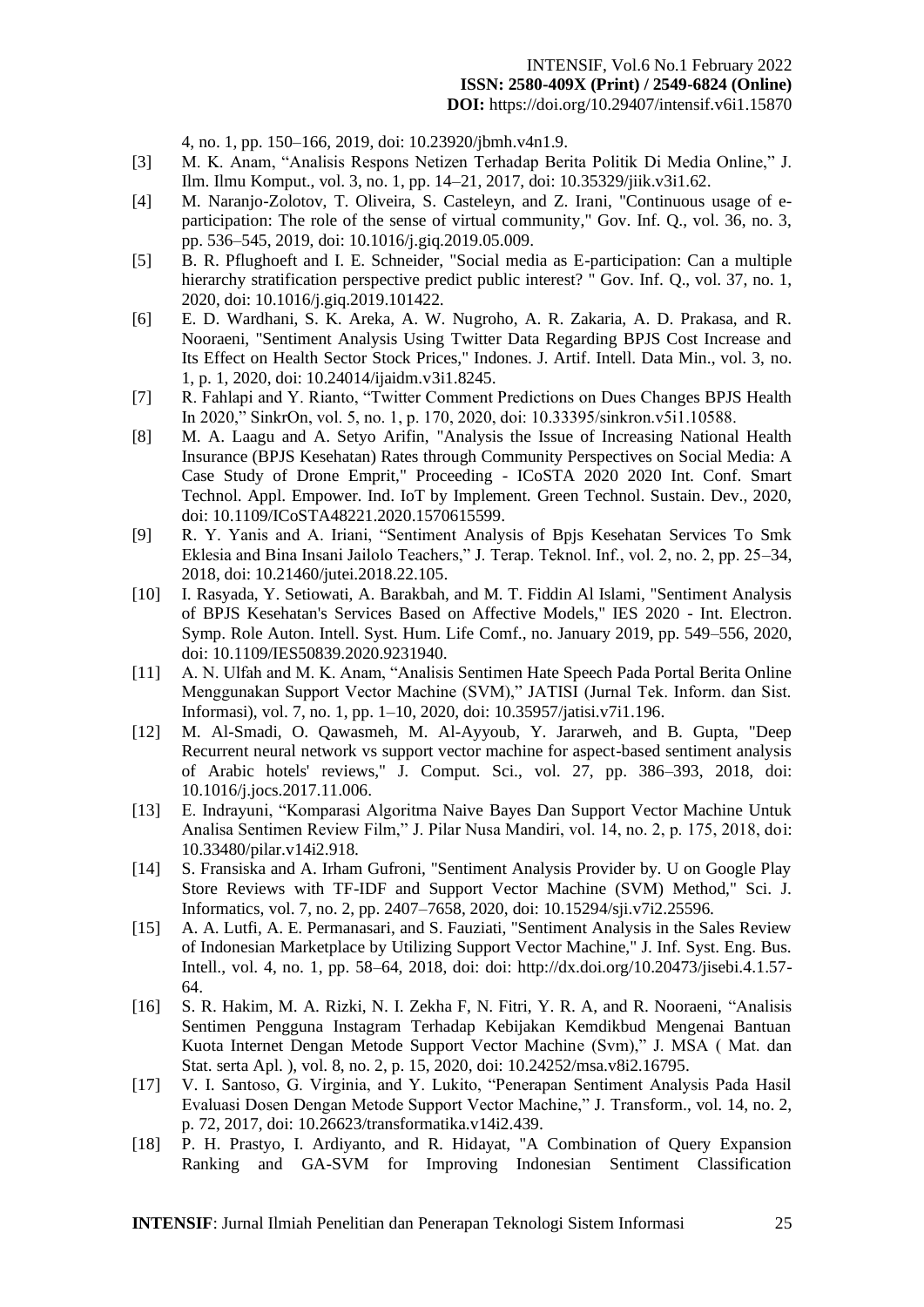#### INTENSIF, Vol.6 No.1 February 2022

**ISSN: 2580-409X (Print) / 2549-6824 (Online)**

**DOI:** https://doi.org/10.29407/intensif.v6i1.15870

Performance," in Procedia CIRP, 2021, vol. 189, pp. 108–115, doi: 10.1016/j.procs.2021.05.074.

- [19] R. Maulana, P. A. Rahayuningsih, W. Irmayani, D. Saputra, and W. E. Jayanti, "Improved Accuracy of Sentiment Analysis Movie Review Using Support Vector Machine Based Information Gain," in Journal of Physics: Conference Series, 2020, vol. 1641, no. 1, doi: 10.1088/1742-6596/1641/1/012060.
- [20] Z. I. Alfianti, D. Gunawan, and A. F. Amin, "Sentiment Analysis of Cosmetic Review Using Naive Bayes and Support Vector Machine Method Based on Particle Swarm Optimization," J. Ris. Inform., vol. 2, no. 3, pp. 169–178, 2020, doi: 10.34288/jri.v2i3.149.
- [21] W. Chang, Y. Liu, X. Wu, Y. Xiao, S. Zhou, and W. Cao, "A New Hybrid XGBSVM Model: Application for Hypertensive Heart Disease," IEEE Access, vol. 7, pp. 175248– 175258, 2019, doi: 10.1109/ACCESS.2019.2957367.
- [22] A. Andreyestha and A. Subekti, "Analisa Sentiment Pada Ulasan Film Dengan Optimasi Ensemble Learning," J. Inform., vol. 7, no. 1, pp. 15–23, 2020, doi: 10.31311/ji.v7i1.6171.
- [23] Y. Al Amrani, M. Lazaar, and K. E. El Kadirp, "Random forest and support vector machine-based hybrid approach to sentiment analysis," in Procedia Computer Science, 2018, vol. 127, pp. 511–520, doi: 10.1016/j.procs.2018.01.150.
- [24] P. Kalaivani, "Machine Learning Approach to Analyze Ensemble Models and Neural Network Model for E-Commerce Application," Indian J. Sci. Technol., vol. 13, no. 28, pp. 2849–2857, 2020, doi: 10.17485/ijst/v13i28.927.
- [25] M. K. Anam, T. P. Lestari, Latifah, M. B. Firdaus, and S. Fadli, "Analisis Kesiapan Masyarakat Pada Penerapan Smart City di Sosial Media Menggunakan SNA," J. RESTI (Rekayasa Sist. dan Teknol. Informasi), vol. 5, no. 1, pp. 69–81, 2021, doi: https://doi.org/10.29207/resti.v5i1.2742.
- [26] I. Febrianti, M. K. Anam, Rahmiati, and Tashid, "Tren Milenial Memilih Jurusan Di Perguruan Tinggi Menggunakan Metode Social Network Analysis," Techo.COM, vol. 19, no. 3, pp. 216–226, 2020, doi: https://doi.org/10.33633/tc.v19i3.3483.
- [27] A. Kartino, M. Khairul Anam, Rahmaddeni, and Junadhi, "Analisis Akun Twitter Berpengaruh terkait Covid-19 menggunakan Social Network Analysis," J. RESTI (Rekayasa Sist. dan Teknol. Informasi), vol. 5, no. 4, pp. 697–704, 2021, doi: 10.29207/resti.v5i4.3160.
- [28] I. Jayusman and O. A. K. Shavab, "Aktivitas Belajar Mahasiswa Dengan Menggunakan Media Pembelajaran Learning Management System (Lms) Berbasis Edmodo Dalam Pembelajaran Sejarah," J. Artefak, vol. 7, no. 1, p. 13, 2020, doi: 10.25157/ja.v7i1.3180.
- [29] R. Rasenda, H. Lubis, and R. Ridwan, "Implementasi K-NN Dalam Analisa Sentimen Riba Pada Bunga Bank Berdasarkan Data Twitter," J. Media Inform. Budidarma, vol. 4, no. 2, p. 369, 2020, doi: 10.30865/mib.v4i2.2051.
- [30] E. S. Romaito, M. K. Anam, Rahmaddeni, and A. N. Ulfah, "Perbandingan Algoritma SVM Dan NBC Dalam Analisa Sentimen Pilkada Pada Twitter," CSRID J., vol. 13, no. 3, pp. 169–179, 2021, doi: 10.22303/csrid.13.3.2021.169-179.
- [31] I. Syarif, A. Prugel-bennett, and G. Wills, "SVM Parameter Optimization Using Grid Search and Genetic Algorithm to Improve Classification Performance," TELKOMNIKA, vol. 14, no. 4, pp. 1502–1509, 2016, doi: 10.12928/TELKOMNIKA.v14i4.3956.
- [32] O. Somantri and M. Khambali, "Feature Selection Klasifikasi Kategori Cerita Pendek Menggunakan Naïve Bayes dan Algoritme Genetika," JNTETI, vol. 6, no. 3, pp. 301– 306, 2017, doi: 10.22146/jnteti.v6i3.332.
- [33] S. D. Anggita and Ikmah, "Jurnal restiKomparasi Algoritma Klasifikasi Berbasis Particle Swarm Optimization Pada Analisis Sentimen Ekspedisi Barang," J. RESTI, vol. 4, no. 2, pp. 362 – 369, 2020, doi: 10.29207/resti.v4i2.1840.
- [34] Y. Zhou, N. Wang, and W. Xiang, "Clustering Hierarchy Protocol in Wireless Sensor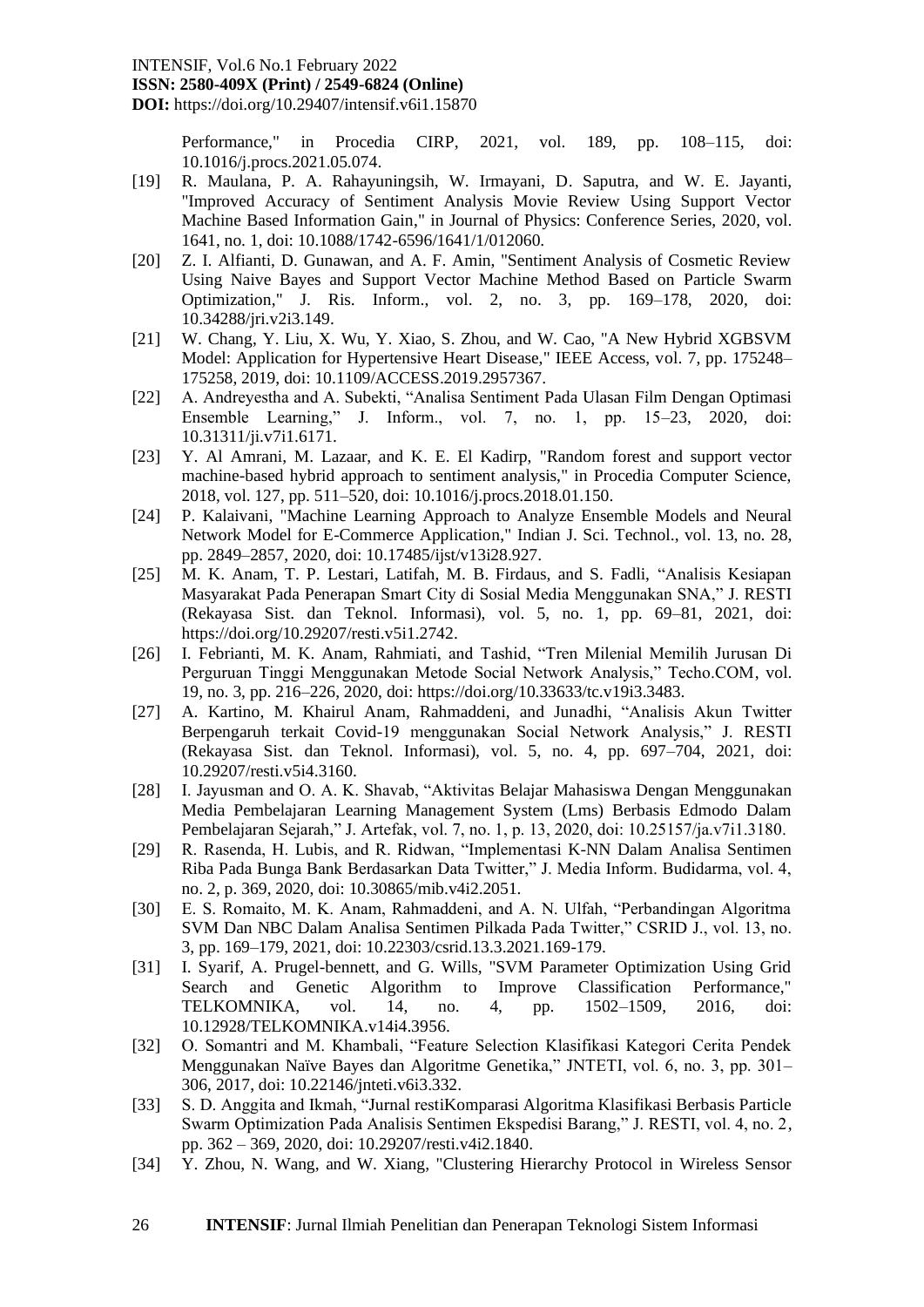Networks Using an Improved PSO Algorithm," IEEE Access, vol. 5, pp. 2241–2253, 2017, doi: 10.1109/ACCESS.2016.2633826.

- [35] Y. Pristyanto, "PENERAPAN METODE ENSEMBLE UNTUK MENINGKATKAN KINERJA ALGORITME KLASIFIKASI PADA IMBALANCED DATASET," J. TEKNOINFO, vol. 13, no. 1, pp. 11–16, 2019, doi: 10.33365/jti.v13i1.184.
- [36] E. Listiana and M. A. Muslim, "PENERAPAN ADABOOST UNTUK KLASIFIKASI SUPPORT VECTOR MACHINE GUNA MENINGKATKAN AKURASI PADA DIAGNOSA CHRONIC KIDNEY DISEASE," in Prosiding SNATIF Ke -4 Tahun 2017, 2017, pp. 875–881.
- [37] C. Dedhia and J. Ramteke, "Ensemble model for Twitter sentiment analysis," in Proceedings of the International Conference on Inventive Systems and Control, ICISC 2017, 2017, pp. 1–5, doi: 10.1109/ICISC.2017.8068711.
- [38] N. Fitriyah, B. Warsito, and D. A. I. Maruddani, "Analisis Sentimen Gojek Pada Media Sosial Twitter Dengan Klasifikasi Support Vector Machine (Svm," J. Gaussian, vol. 9, no. 3, pp. 376–390, 2020, doi: 10.14710/j.gauss.v9i3.28932.
- [39] A. Rahman Isnain, A. Indra Sakti, D. Alita, and N. Satya Marga, "Sentimen Analisis Publik Terhadap Kebijakan Lockdown Pemerintah Jakarta Menggunakan Algoritma Svm," Jdmsi, vol. 2, no. 1, pp. 31–37, 2021, doi: 10.33365/jdmsi.v2i1.1021.
- [40] P. Arsi and R. Waluyo, "Analisis Sentimen Wacana Pemindahan Ibu Kota Indonesia Menggunakan Algoritma Support Vector Machine (SVM)," J. Teknol. Inf. dan Ilmu Komput., vol. 8, no. 1, p. 147, 2021, doi: 10.25126/jtiik.0813944.
- [41] V. K. S. Que, A. Iriani, and H. D. Purnomo, "Analisis Sentimen Transportasi Online Menggunakan Support Vector Machine Berbasis Particle Swarm Optimization," J. Nas. Tek. Elektro dan Teknol. Inf., vol. 9, no. 2, pp. 162–170, 2020, doi: 10.22146/jnteti.v9i2.102.
- [42] H. Wang, X. Lang, and W. Mao, "Voyage optimization combining genetic algorithm and dynamic programming for fuel/emissions reduction," Transp. Res. Part D Transp. Environ., vol. 90, no. December 2020, p. 102670, 2021, doi: 10.1016/j.trd.2020.102670.
- [43] N. Azhar, P. P. Adikara, and S. Adinugroho, "Sentiment Analysis for Coffee Shop Reviews Using Naïve Bayes," J. Teknol. Inf. dan Ilmu Komput., vol. 8, no. 3, pp. 609– 618, 2021, doi: 10.25126/jtiik.202184436.
- [44] R. Aryanti, A. Saryoko, A. Junaidi, S. Marlina, Wahyudin, and L. Nurmalia, "Comparing Classification Algorithm with Genetic Algorithm in Public Transport Analysis," in Journal of Physics: Conference Series, 2020, vol. 1641, no. 1, doi: 10.1088/1742-6596/1641/1/012017.
- [45] R. T. Prasetio, "Genetic Algorithm to Optimize k-Nearest Neighbor Parameter for Benchmarked Medical Datasets Classification," J. Online Inform., vol. 5, no. 2, p. 153, 2020, doi: 10.15575/join.v5i2.656.
- [46] Z. Soumaya, B. Drissi Taoufiq, N. Benayad, K. Yunus, and A. Abdelkrim, "The detection of Parkinson disease using the genetic algorithm and SVM classifier," Appl. Acoust., vol. 171, p. 107528, 2021, doi: 10.1016/j.apacoust.2020.107528.
- [47] D. Anggraeni, W. S. M. Sanjaya, M. Y. S. Nurasyidiek, and M. Munawwaroh, "The Implementation of Speech Recognition using Mel-Frequency Cepstrum Coefficients ( MFCC ) and Support Vector Machine ( SVM ) method based on Python to Control Robot Arm The Implementation of Speech Recognition using Mel- Frequency Cepstrum Coefficients," in The 2nd Annual Applied Science and Engineering Conference (AASEC 2017), 2018, pp. 1–10, doi: 10.1088/1757-899X/288/1/012042.
- [48] I. M. B. S. Darma, R. S. Perdana, and Indriati, "Penerapan Sentimen Analisis Acara Televisi Pada Twitter Menggunakan Support Vector Machine dan Algoritma Genetika sebagai Metode Seleksi Fitur," J. Pengemb. Teknol. Inf. dan Ilmu Komput., vol. 2, no. 3, pp. 998–1007, 2018, [Online]. Available: http://j-ptiik.ub.ac.id.
- [49] E. Indrayuni and A. Nurhadi, "Optimizing Genetic Algorithms for Sentiment Analysis of Apple Product Reviews Using SVM," SinkrOn, vol. 4, no. 2, p. 172, 2020, doi: